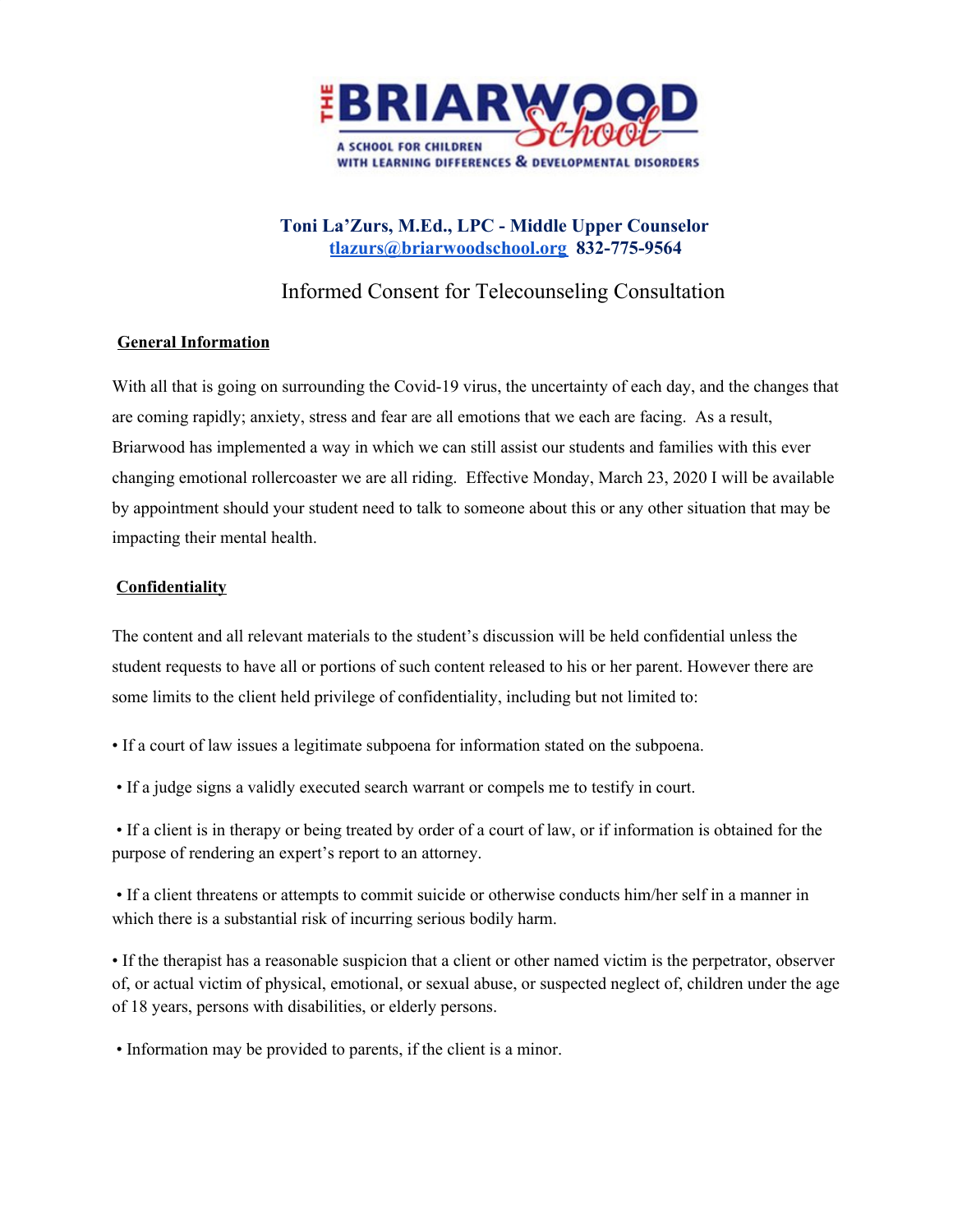#### **CONFIDENTIALITY WITH ADOLESCENTS/TEENS**

I use my best clinical judgment regarding the information that adolescents/teens sometimes disclose to me. This is a time of tremendous growth and change in their lives, as well as a time of experimentation and increasing age-appropriate autonomy and separation from their parent(s) or legal guardians. This can put me in the difficult position of being aware of behaviors that may be illegal and/or present some level of risk (for instance, lying, stealing, engaging in sexual behaviors, or experimenting with substances), but which are not necessarily imminently life-threatening. A teen may feel comfortable sharing things with me, which they are simply not willing to discuss with their parents. *So I want to clarify at the outset that I try to honor the teen's confidentiality whenever possible, knowing that if and when I do break confidentiality and report things back to the parents or guardians, it can irretrievably damage the therapeutic relationship and interfere with making progress and meeting goal(s*). Instead, I prefer to counsel our students towards responsible behaviors and healthier life choices, and I always encourage them to engage in honest communication with their parents about what is happening in their lives. I ask parents to trust that I continually consider the best course of action regarding potentially breaking a teen's confidentiality. This involves first and foremost considering the overall welfare of the teen, and then balancing their need for a safe place to discuss difficult topics with your need as a parent to remain informed. Please be assured that if I become aware of situations or behaviors that I consider to be very high risk, I will absolutely inform you as soon as possible. I have found most parents are grateful their teen is opening up to an adult who is not only a trained professional but who can provide some sensible guidance. By allowing your teenage child to engage in a conversation with me, you agree to my stated approach regarding their confidentiality, regardless of any legal right you may have to know the content.

While it is my intent to be in a secured, private location wherein I can provide confidentiality, I can't assume the responsibility for complete confidentiality on your end. In that we are conducting these conversations via video, it is up to you to ensure you are in a room or location that will provide you with the type of confidentiality you are wanting. **Students and their families are prohibited from recording the session.**

### **Telecounseling**

The telecounseling appointment will be done through a two-way video link-up whereby the student can see my image on the screen and hear my voice. I have selected a video-conferencing system with a HIPAA compliant secure platform to allow for the highest possible security and confidentiality of the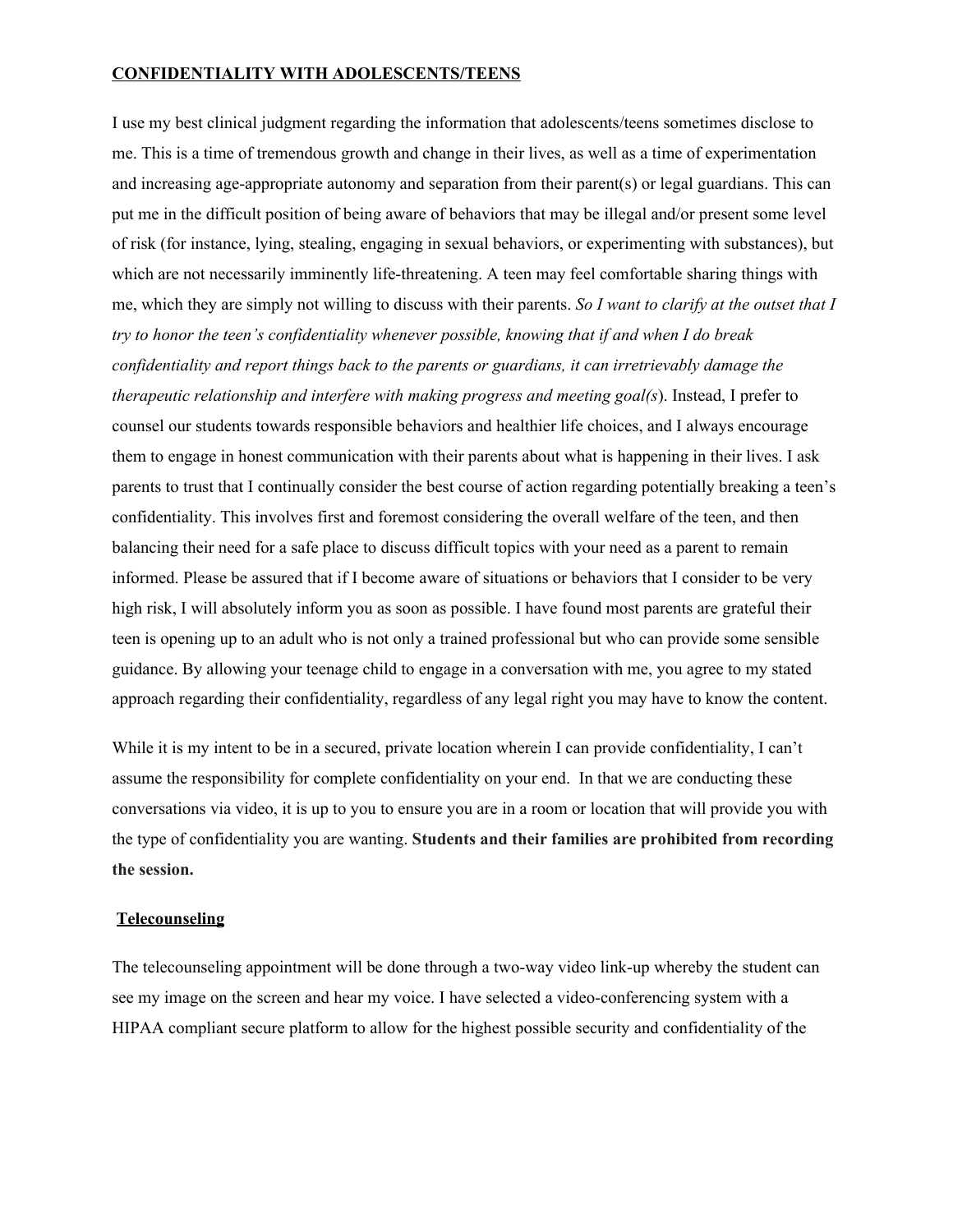content of your sessions. I will be using Zoom since it is the video service that we are asking all students/families to get familiar with.

You are responsible for creating and using additional safeguards such as creating passwords to use the computer, keeping your email and chat IDs and passwords secret, and maintaining security of wireless internet access points. However, unlike a traditional conversation in my office, I will not have the use of my other assets such as body language and it may not be equal to true face-to-face conversations. Counselors are observers of human behavior and gather much information from body language, vocal inflection, eye contact and other nonverbal cues. Please be aware that misunderstandings are possible since non-verbal cues are relatively lacking. Even with video chat software, misunderstandings may occur since bandwidth is always limited and images lack detail. I know there are potential risks with the use of this new technology. These include but are not limited to: Interruption of the audio/video link. · Disconnection of the audio/video link  $\cdot$  A picture that is not clear enough to meet the needs of the students. If any of these risks occur, the conversation might need to be stopped. I will do my best to re-contact the student to conclude our conversation.

### **Briarwood Handbook Information**

At Briarwood, school counselors provide brief therapy and not long term therapy. Given the circumstances, families may find it very difficult to maintain regular sessions with outside therapists, but for liability reasons please do not assume that online counseling sessions will replace your appointments with a psychologist.

## **Emergency Information**

If your student is having an emergency crisis please contact one of the following community resources:

| Crisis Intervention Houston         | $(832)$ 416-1177 | Teenline (713) 529-TEEN |
|-------------------------------------|------------------|-------------------------|
| National Suicide Prevention Hotline | 1-800-273-8255   |                         |
| Houston Behavioral Health Hospital  | 832) 834-7710    |                         |
| West Oaks Hospital                  | $(713)$ 995-0909 |                         |
| <b>Emergency Responders</b>         | 911              |                         |